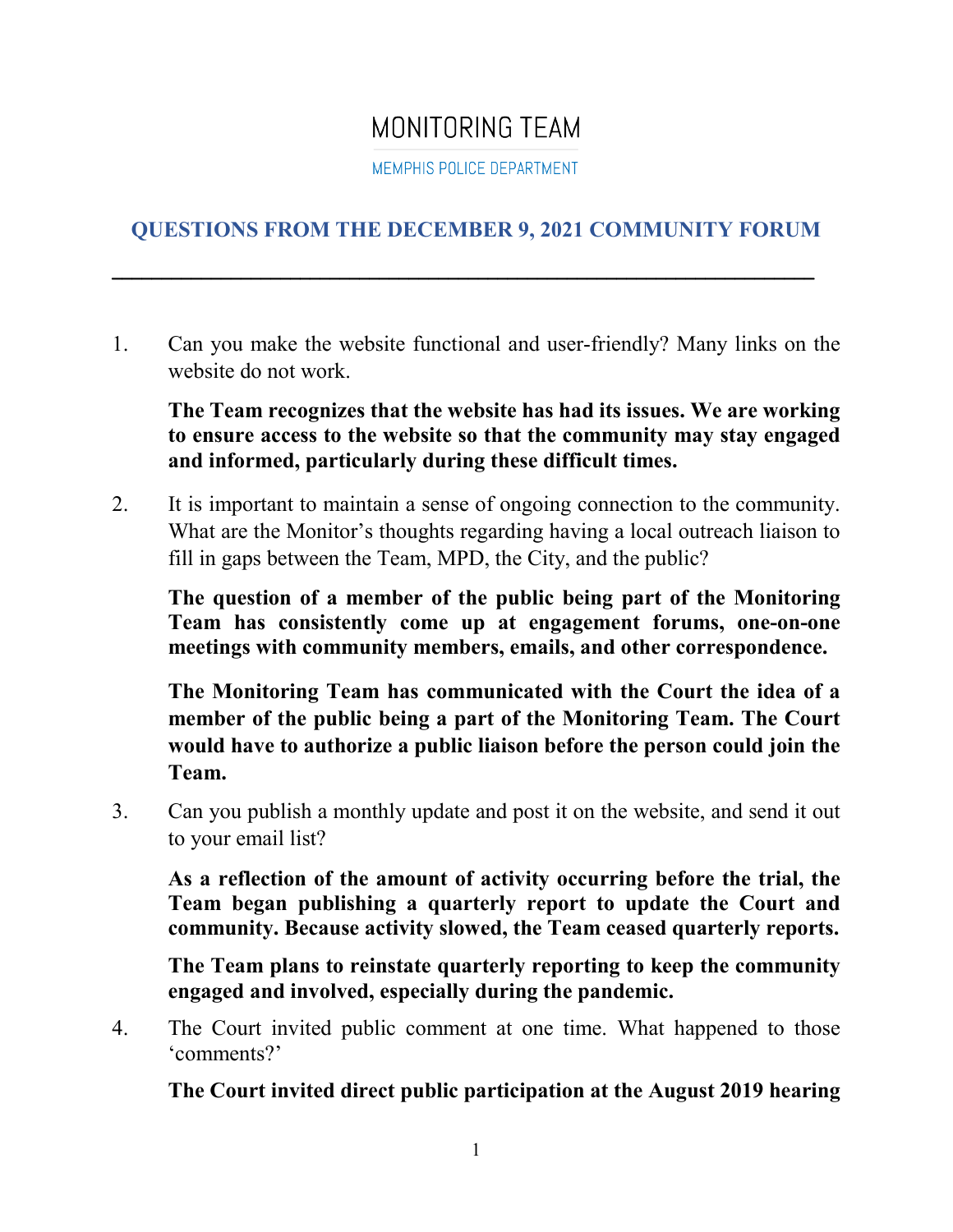**by requesting that interested community members submit statements about their concerns to the Court through the Monitoring Team. The Monitoring Team submitted to the Court all such messages from community members on September 26, 2019, and October 4, 2019.** 

5. Is there any prospect of the initial four individual plaintiffs getting added back to the lawsuit? If so, would this, in effect, enable a class-action status to the case and open it for other similarly aggrieved plaintiffs to join?

## **Although there is pending litigation at the Sixth Circuit Court of Appeals, this question is not within the Monitoring Team's purview.**

6. Any chance of the Court unsealing more of the sealed filings? Is the Court still keeping sealed the various costs of the lawsuit, e.g., the City's attorneys' fees and Monitoring Team fees and expenses?

## **The Court, not the Monitoring Team, determines which documents and information are sealed.**

7. Where are we on the social media policy? Will the public have any input once it is proposed? Can we get a draft before the policy is brought before the Court?

**The City and the Monitoring Team submitted social media policies to the Court. The Court decided to hold the matter in abeyance until trial.** 

**The Modified** *Kendrick* **Decree reads much like a social media policy. Accordingly, the City is governed by the social media guidelines included in the Modified** *Kendrick* **Decree.** 

**The Team anticipates that the City will draft its own social media policy at some point. If and when the City does, the Team will address it.**

8. What type of policy or oversight is in place for license plate readers?

**Section H (3) of the Modified** *Kendrick* **Decree states that the City can use devices to take photographs and video, as long as images or recordings are not for First Amendment-related purposes.** 

**Because plates generally do not involve First Amendment-related speech, license plate readers are not governed by the Modified** *Kendrick* **Decree nor under the purview of the Monitoring Team.**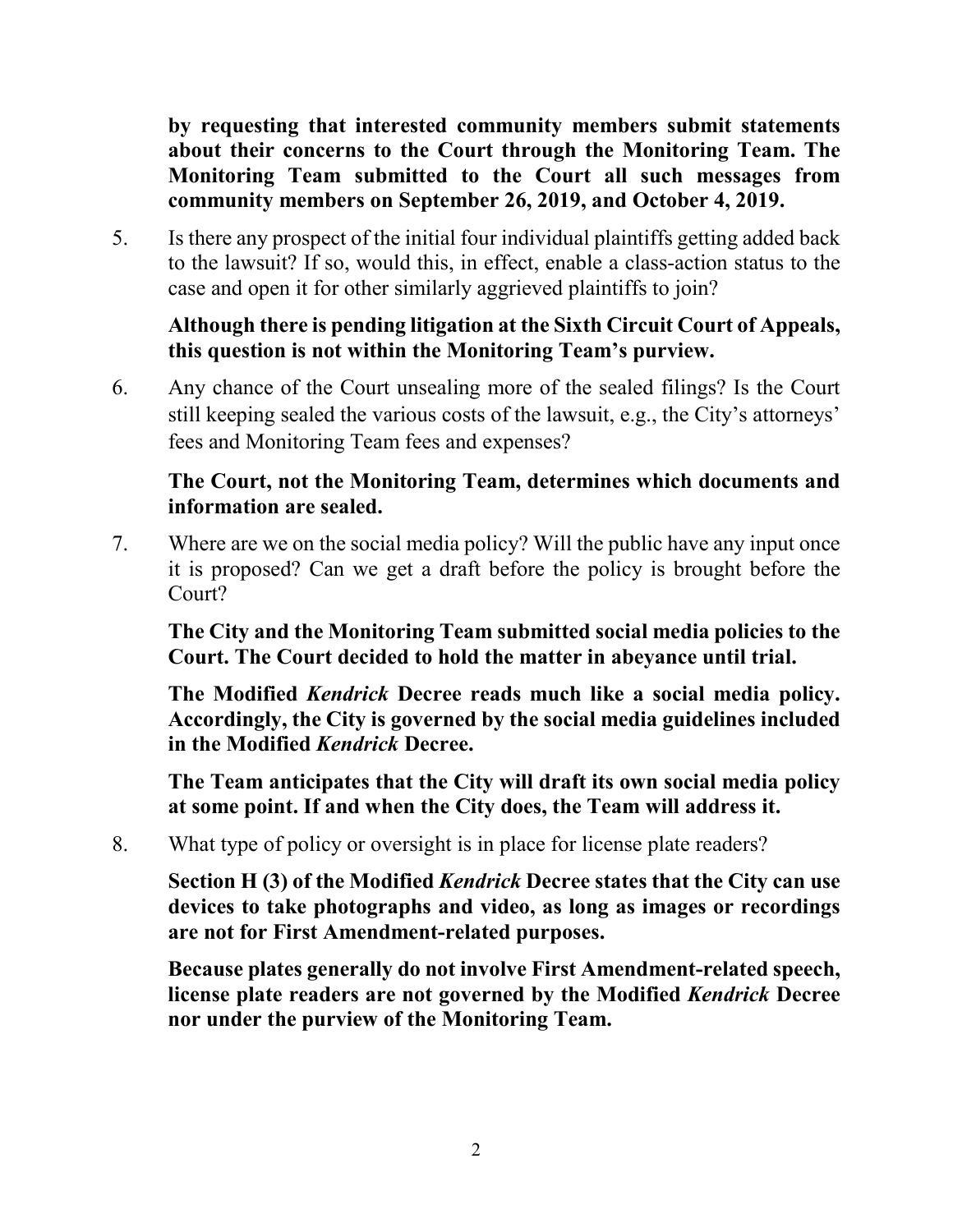9. Can you explain the auditing process? How much of auditing is proactive versus scheduled?

**There are some routine audit and compliance reviews. For example, the Team reviews scheduled officer training. Additionally, MPD must turn over to the Team, via the Court, search term records. MPD submits these terms each quarter, and the Team reviews and audits these terms. These routine assessments do not necessarily require giving notice, as they involve routine MPD activities.** 

**Any information or complaints that come to the Team's attention, such as a violation of the First Amendment, may require an immediate review of the Command Staff and investigation into whether a violation has occurred. This type of auditing also would not require notice.** 

10. President Biden announced that the DOJ might be looking into some of the older consent decrees across the country. Will this affect the 1978 Consent Decree?

**Here, the President refers to those decrees in which the U.S. Department of Justice was the plaintiff and brought the action.**

**The Department of Justice is not a party to the** *Kendrick* **Consent Decree nor the Modified** *Kendrick* **Decree. Because the Department is not a party, the Department is not in a position to weigh in. Thus, the** *Kendrick*  **Consent Decree or Modified** *Kendrick* **Decree will not be affected.**

**It is ultimately up to the U.S. District Judge who signs or presides over the Modified** *Kendrick* **Decree to determine the outcome or duration of the Decree.**

11. What software, collators, etc., is MPD presently using to search citizens' social media accounts? What are the search terms used?

**There are multiple ways to search for information on social media.** 

**For example, one can go onto a social media website and search for information such as a name, location, or a hashtag.** 

**A collator functions differently, as it is a third-party tool analyzing multiple types of social media across platforms. Collators present a more sophisticated analysis than a typical social media search.** 

**The City, at this point, and for some time, has not been using collators, as stated throughout the City's court filings.**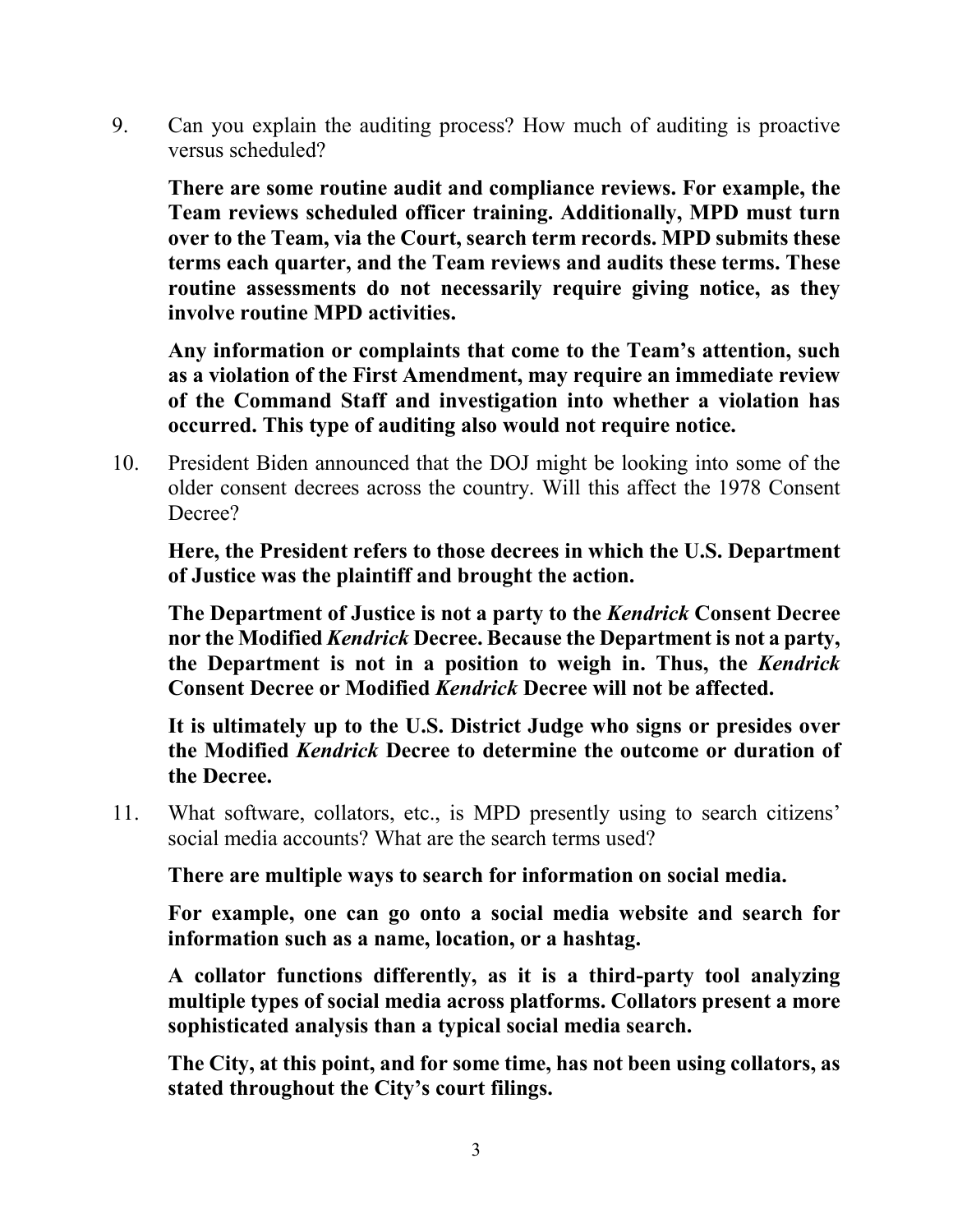**MPD's social media searches are filed under seal, so the Team may not share information regarding specific inquiries. Team members evaluate the search terms and assess any concerns or potential Modified** *Kendrick*  **Decree violations.** 

12. Since the appointment of the Monitor, what violations of *Kendrick* have you discovered?

**From the information available to the Team, the Team has not seen evidence of any violation or any intentional infringements or attempts to infringe the Modified** *Kendrick* **Decree.**

13. Is the City presently in compliance?

**With regards to compliance, the role of the Team has moved from establishing clarity between the original Kendrick Consent Decree and the Modified** *Kendrick* **Decree to now turning towards compliance with the Modified** *Kendrick* **Decree.** 

**At this point, the Team cannot fully say the City** *is in* **compliance or** *is not*  **in compliance because the Team and the City are still actively working to ensure that every aspect of the Modified** *Kendrick* **Decree is implemented into the fabric of MPD.** 

**The Modified** *Kendrick* **Decree requires the City to implement several measures to comply and incorporate the Decree. The City is actively working towards putting these steps in place while the Team works to ensure that the City takes these proper steps.**

14. Does the existence of the Multi-agency Gang Unit ("MGU") comply with the Modified *Kendrick* Decree?

**The MGU is a joint operations center hosted by MPD. It incorporates the efforts of many local, state, and federal agencies. This is a very common model used throughout the United States. Law enforcement agencies often use similar models as a force multiplier to give agencies the ability to accomplish greater law enforcement feats.** 

**Sections H & I of the Original** *Kendrick* **Decree and Modified** *Kendrick* **Decree specifically are meant to address and prevent any abuses or any improper receipt, dissemination, or sharing of information that was improperly obtained potentially in violation of anyone's First Amendment rights.**